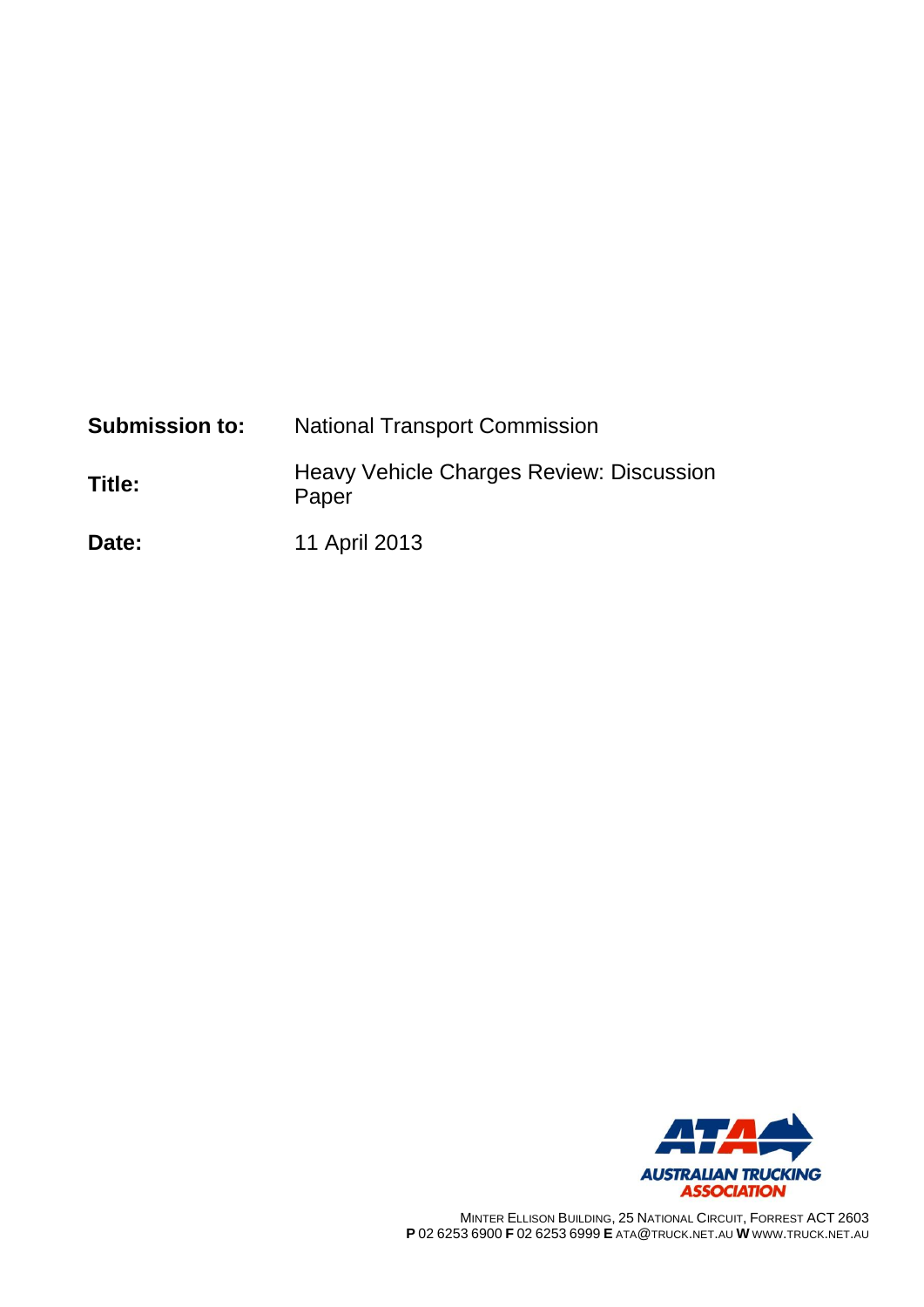# **Contents**

| 1. |                                                                                   |  |
|----|-----------------------------------------------------------------------------------|--|
| 2. |                                                                                   |  |
| 3. |                                                                                   |  |
| 4. |                                                                                   |  |
|    |                                                                                   |  |
|    |                                                                                   |  |
|    |                                                                                   |  |
|    |                                                                                   |  |
|    |                                                                                   |  |
|    |                                                                                   |  |
|    |                                                                                   |  |
|    |                                                                                   |  |
|    |                                                                                   |  |
|    |                                                                                   |  |
|    |                                                                                   |  |
|    |                                                                                   |  |
|    | Appendix A: Commonwealth revenue calculation for PayGo model versus December 2011 |  |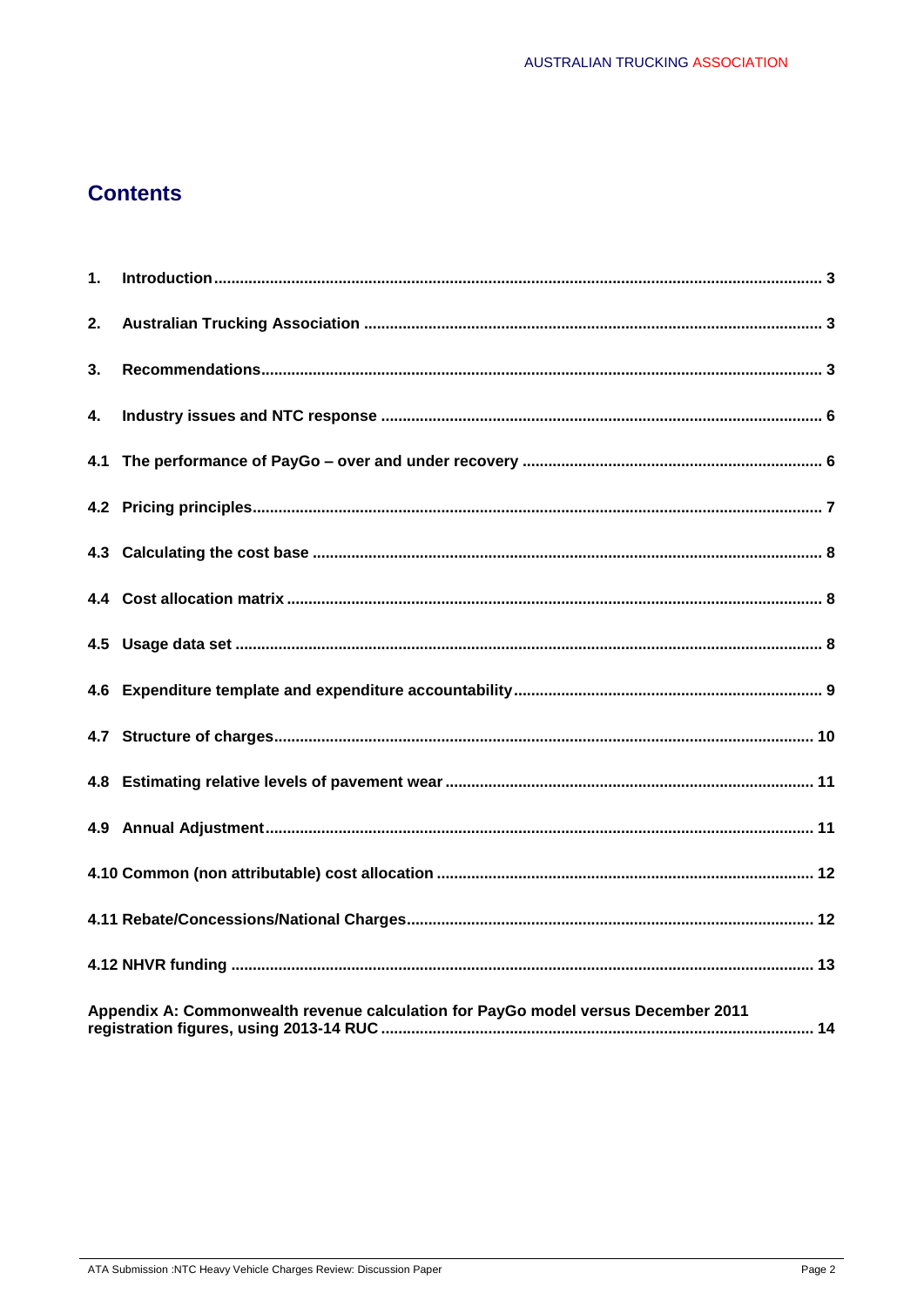# **1. Introduction**

The National Transport Commission (NTC) review of heavy vehicle charges process has been a constructive experience for industry and the NTC.

The paper accurately reflects the issues industry raised with the NTC in this review. The recommendations the NTC have proposed to investigate further in a RIS, after the Standing Council on Transport and Infrastructure's (SCOTI) approval, are the result of the transparent and respectful consultation with all stakeholders.

The proposed options, such as increasing the variable fuel component, are consistent with the ATA's approach and the findings of the forthcoming PwC report into road supply and charging. This would improve the PayGo model by reflecting use of infrastructure, easing cash flow constraints and making operating costs easier to pass onto clients.

Simplifying the charges schedule for industry by treating trailers consistently as one class supports the modular use of different trailers and operator desire to use high productivity vehicle combinations, which are relatively safer than traditional combinations.

Axle group charging for trailers would improve the PayGo model by recognising that sharing loads over greater axles reduces pavement wear.

The refinement of the model data and methodology will increase the accuracy of the PayGo model and should extend the life of PayGo into the future of heavy vehicle charges. Specific areas of improvement are ESA updates, population checks against real registrations and the re-examination of the annual adjustment.

In moving forward with this determination it is imperative that the impact of any suggested options on industry are evaluated adequately.

The proposed options for reform present a real opportunity for industry, states and the NTC to improve the performance of PayGo.

The ATA recommends that SCOTI agree to allow the NTC to commence with a RIS process in order to improve the performance of the PayGo model

# **2. Australian Trucking Association**

The Australian Trucking Association (ATA) is the peak body that represents the trucking industry. Its members include state and sector based trucking associations, some of the nation's largest transport companies, and businesses with leading expertise in truck technology.

# **3. Recommendations**

**Recommendation 1**

**The NTC continue to investigate the over/under recovery argument presented by industry and states.**

**Recommendation 2**

**The pricing principles should recognise trailers as a single class of vehicles.**

**Recommendation 3**

**Externalities should not be included in the cost base.**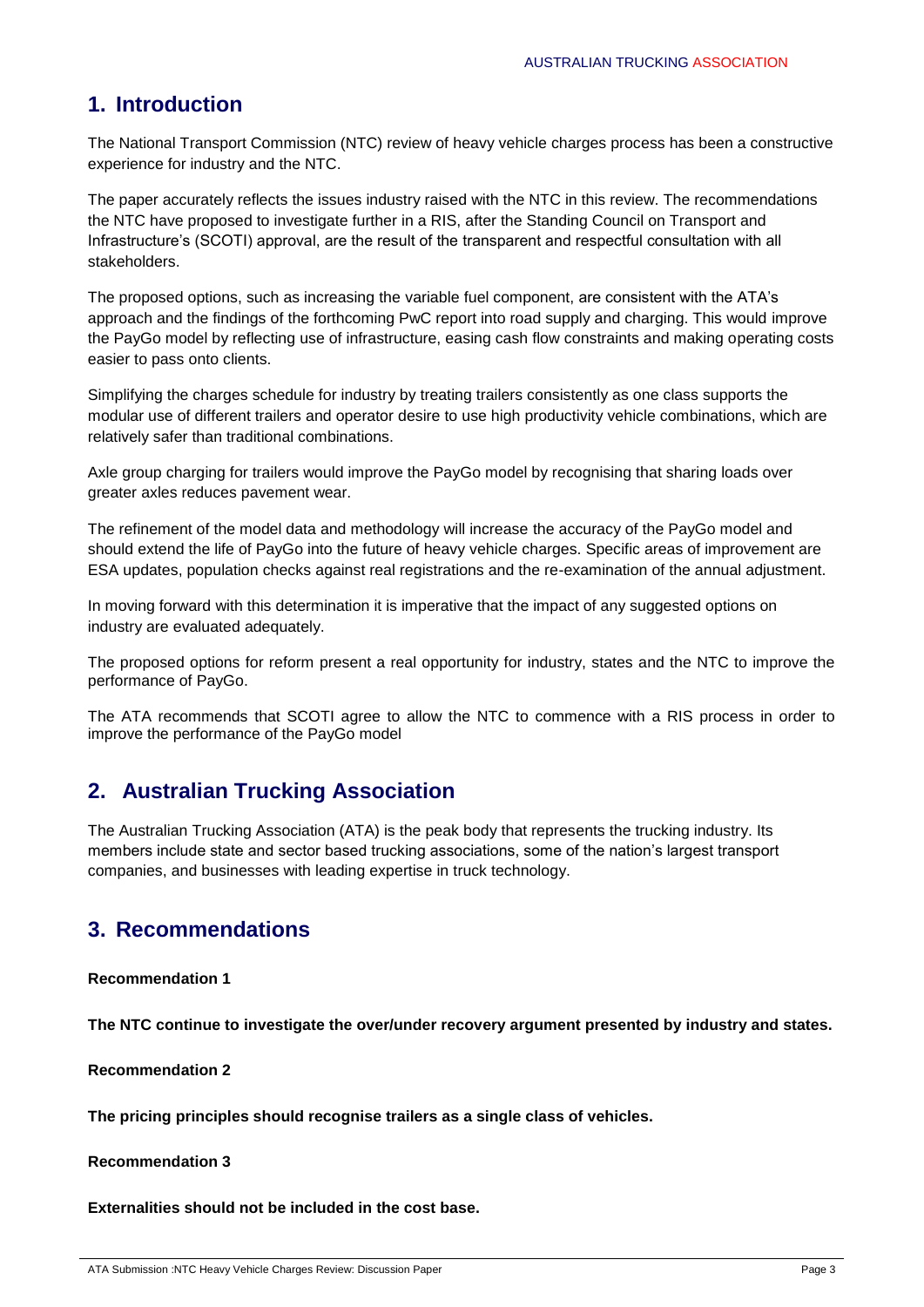**The 7 year averaging period in the PayGo model should continue.**

#### **Recommendation 5**

**It is unnecessary at this stage to update the cost allocation matrix. However, it should be reviewed prior to a future determination in conjunction with industry.**

#### **Recommendation 6**

**The SMVU should be retained in the PayGo model, if it is transparently trended to the most recent PayGo year.**

**Recommendation 7**

**The sample size and the frequency of the SMVU should be increased.**

#### **Recommendation 8**

**Jurisdictional heavy vehicle registration populations should be compared to the SMVU population in order to monitor the PayGo model.**

### **Recommendation 9**

**The ATA believes jurisdictional reporting of heavy vehicle expenditure should have the same level of accountability as any other public entity spending.**

**Recommendation 10**

**Improving the guidelines accompanying the NTC expenditure template should improve accurate expenditure reporting by states.**

**Recommendation 11**

**The variable fuel component of the PayGo model should increase to support industry paying for use and strengthen industry's ability to pass on costs to clients.**

**Recommendation 12**

**Legislating for an increase in RUC is possible and is not an impossible barrier to increasing the RUC share.**

#### **Recommendation 13**

**The Federal Interstate Registration scheme (FIRS) like formula of distributing revenue should be mimicked in the PayGo system with an increase in RUC share. Alternatively a tiered heavy vehicle access network could be used to efficiently distribute revenue.**

#### **Recommendation 14**

**Trailers should be treated as a single class in the charges schedule.**

ATA Submission :NTC Heavy Vehicle Charges Review: Discussion Paper Page 4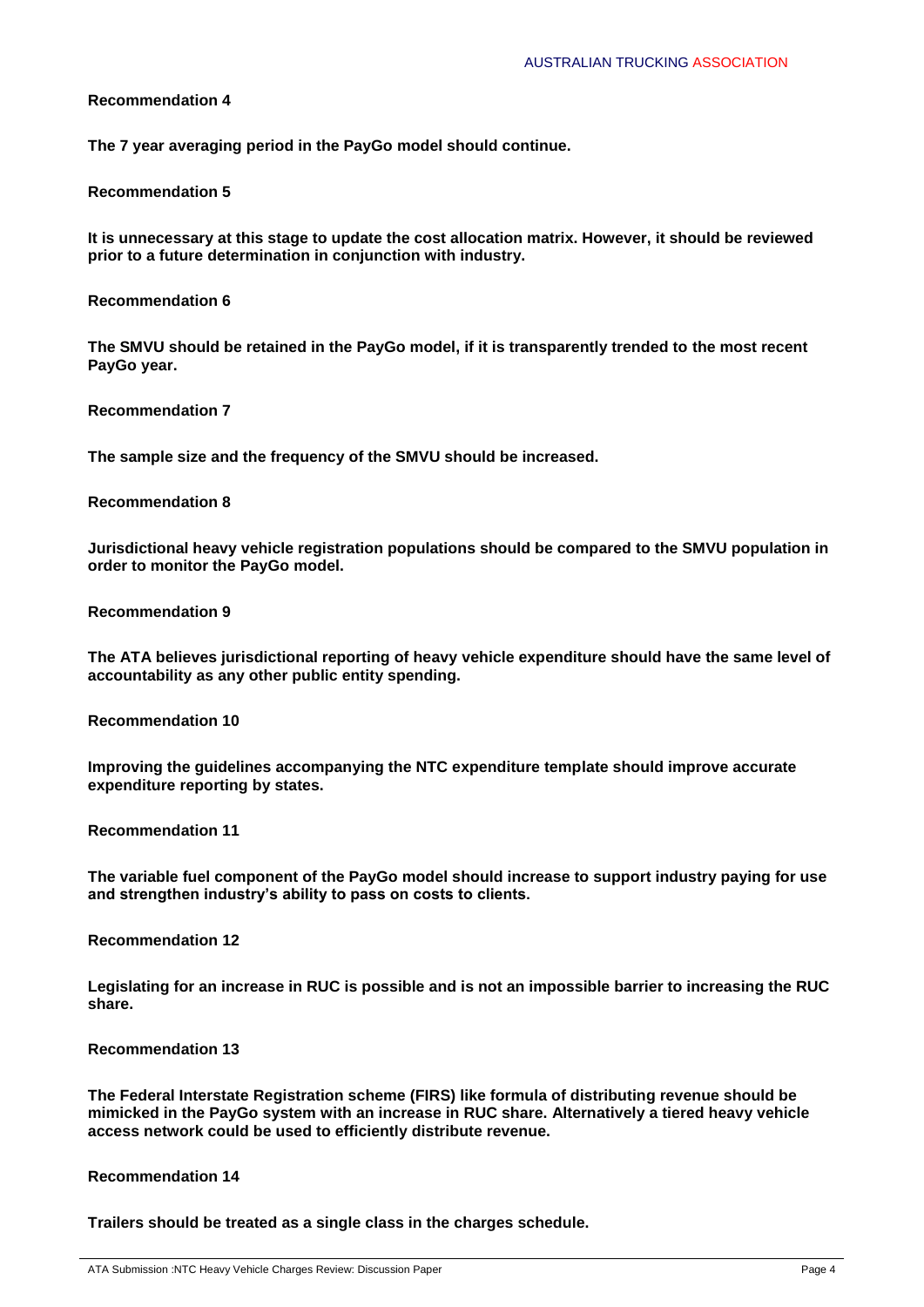**The ATA recommend the NTC pursue axle group charges for trailers, as it would promote using the most efficient and safe vehicles for the freight task.**

**Recommendation 16**

**The ATA supports ESA calculation by axle group, as it reflects the modular use of trailers and will simplify the calculation of attributable costs.**

**Recommendation 17**

**The ATA recommend the NTC pursue Investigating ESAs of Buses, coaches and light vehicle will refine the PayGo model.**

**Recommendation 18**

**The ATA recommend the NTC pursue a mini-determination in the annual adjustment process.**

**Recommendation 19**

**If a mini determination is not feasible, the suggested amendments to the annual adjustment should occur.**

**Recommendation 20**

**The ATA supports maintaining Vehicle Kilometres (VKT) travelled as the cost allocator for common costs between light and heavy vehicles.**

**Recommendation 21**

**The NTC examination of alternative methods for the allocation of the relative contributions of individual heavy vehicle classes continues.**

**Recommendation 22**

**Enhancing the transparency of the road train subsidy in the PayGo model should occur.**

**Recommendation 23**

**The ATA Council calls on the NTC to ensure that the outcomes of the NTC's Charges Review achieves equity between combinations, such as B-doubles, B-triples and BAB quads, with vehicles of similar characteristics such as 9 axle truck and dog combinations, and road trains.**

**Recommendation 24**

**The charges review should not disadvantage particular sectors or regions including, rural, regional and remote operators and their communities, by maintaining recognition of CSOs and current outcomes, and applying them as appropriate to safer combinations.**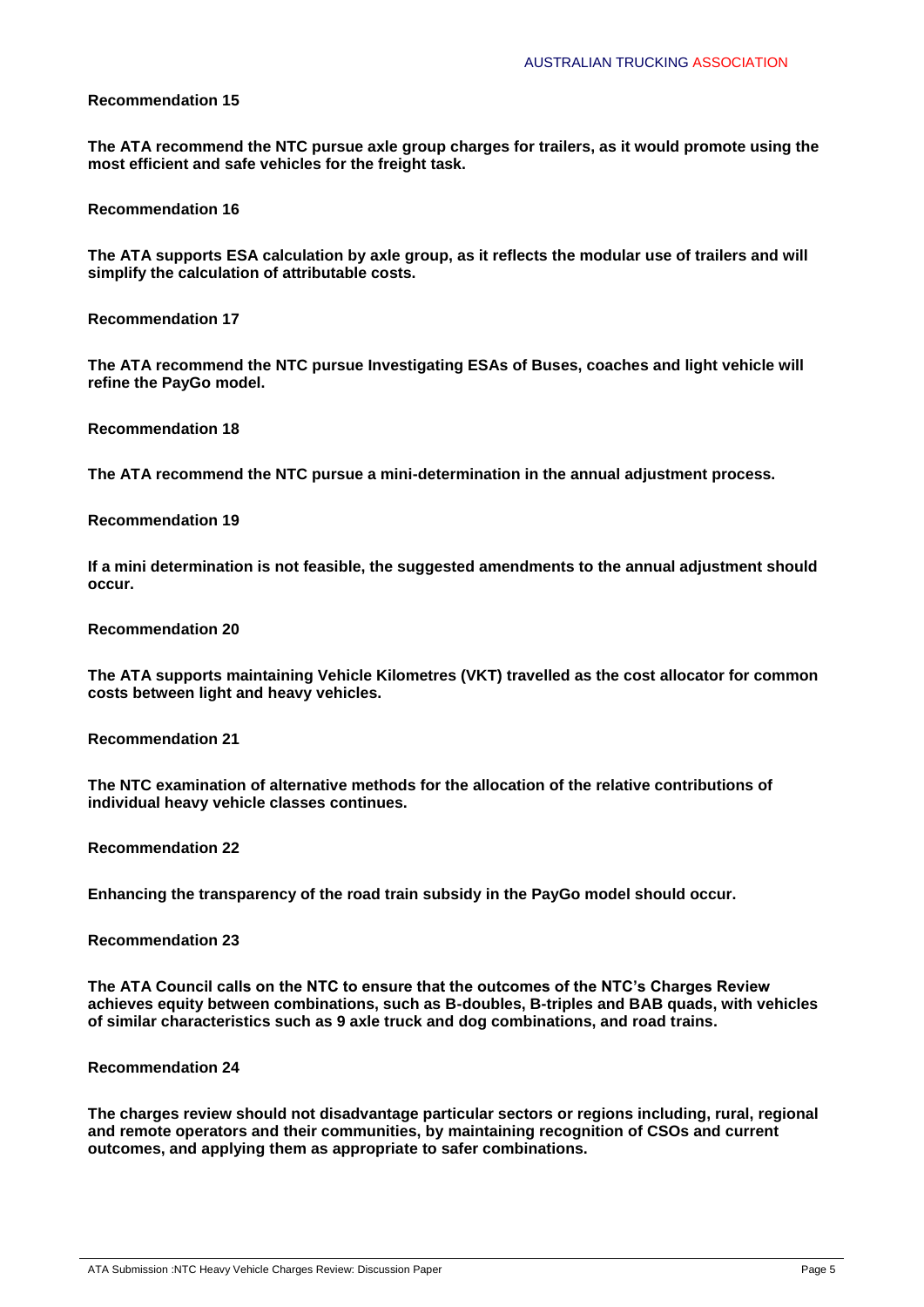**The NTC explore the options of establishing agreed principles to encourage national consistency on concessions.**

**Recommendation 26**

**NHVR provide high level input into the NTC review.**

**Recommendation 27**

**Industry should be made aware of the implications of NHVR funding decisions on heavy vehicle charges.**

# **4. Industry issues and NTC response**

The ATA has provided detailed issues on the PayGo model since 2007. The ATA has also offered solutions for many of the issues identified. We have detailed industry issue raised with specific issue in the paper and the NTC response.

# **4.1 The performance of PayGo – over and under recovery**

While the NTC has generally presented the ATA views, the staging and comparison of the PayGo heavy vehicle expenditure versus revenue in a given year is an issue that is not fully explored in the NTC paper.

The NTC paper compares revenue and expenditure recovered in a same year, analysis of this has found an under-recovery of 6%. However, the ATA believe a lag of the revenue received should be factored in given that charges are set in year A to be recovered in year B. When the NTC assessed the impact of this there was a 0% under/over-recovery. However, it is unclear whether a one year lag in the document is the correct comparison to make and represents what industry actually pays for.

In the PayGo model, the cost base industry pays for includes lagged expenditure from the previous 7 years that has been adjusted for inflation before it is averaged to derive the current years cost base. Industry pays for charges based on a population that is taken from the mid-point of the PayGo model. Therefore the while the expenditure to be recovered is current, the population expenditure is shared over is different to the current operating population, leading to an over-recovery.

The NTC modelling is based upon 392,453 heavy (motor) vehicles, while the ATA has used actual registration database information provided by road agencies, which identifies 570,294 heavy motor vehicles (being trucks, prime movers, buses and special purpose vehicles, but not including trailers). Information from road agencies showed the actual registered heavy vehicles as at 31 December 2011 was 789,489 (this number includes trailers) $<sup>1</sup>$ .</sup>

The ATA has calculated over-recovery for 2013-14, by comparing the PayGo cost base to be recovered in 2013-14 (\$2.9 billion) with the estimated revenue taken in the 2013-14 period using actual registration figures from December 2011. Estimated revenue is calculated using 2013-14 heavy vehicle charges and the RUC for 2013-14. Industry is projected to pay \$3.7 billion, meaning an over-recovery of over \$800 million.

ATA Submission :NTC Heavy Vehicle Charges Review: Discussion Paper Page 6

1

<sup>1</sup> See ATA submission: Assessment of Actual Heavy Vehicle Registration Population Data against the NTC PayGo Model, 2011, for further details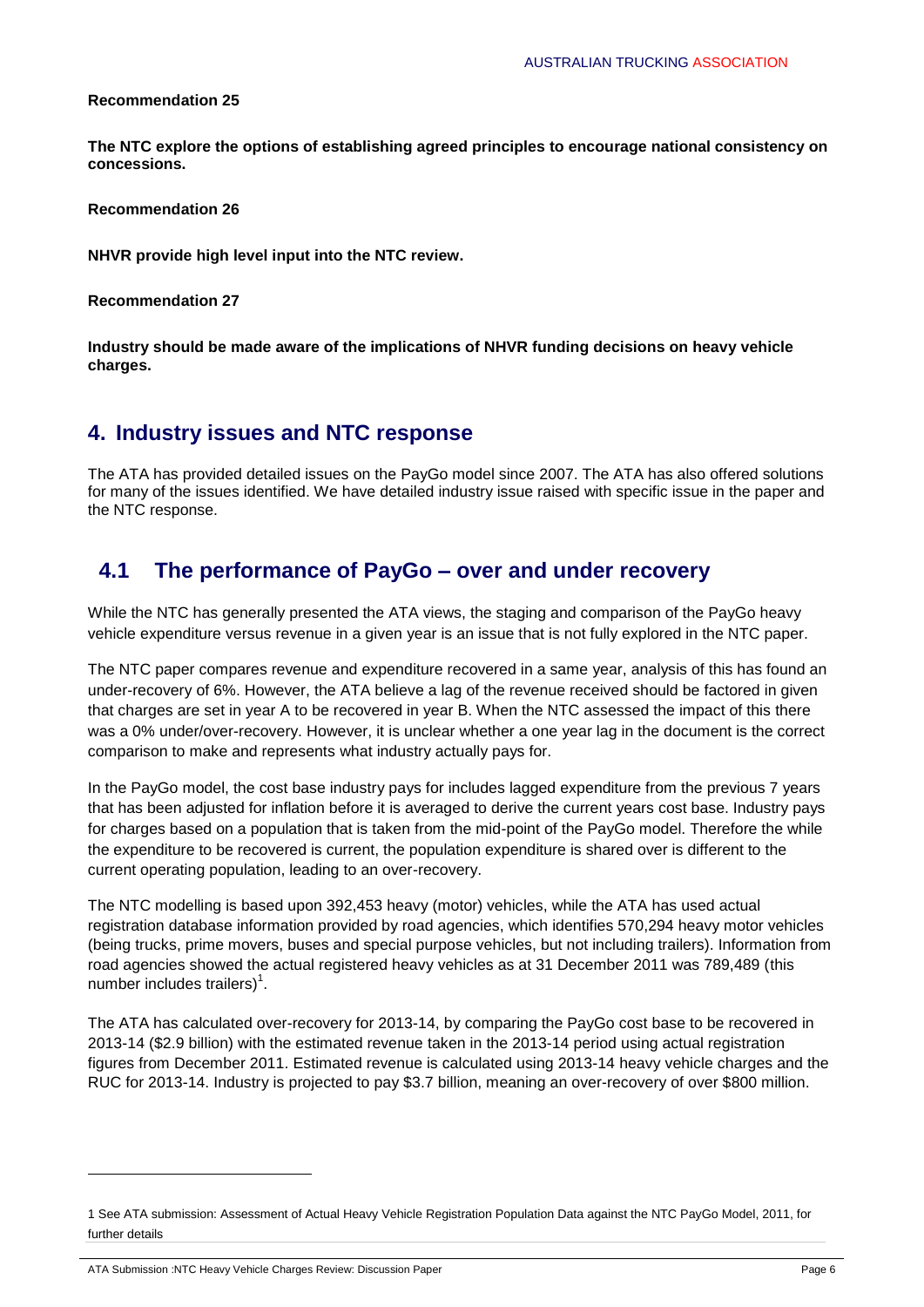|                           | <b>Expenditure cost base to be</b><br>recovered in 2013-14 | Estimated registration revenue collected in 2013-14<br>(excludes concessions given by states) |
|---------------------------|------------------------------------------------------------|-----------------------------------------------------------------------------------------------|
| <b>NSW</b>                | \$<br>421,800,000                                          | \$<br>280,897,664                                                                             |
| <b>VIC</b>                | \$<br>177,600,000                                          | \$<br>335,809,104                                                                             |
| <b>QLD</b>                | \$<br>359,300,000                                          | \$<br>301,135,332                                                                             |
| SA                        | \$<br>61,700,000                                           | \$<br>109,273,288                                                                             |
| <b>NT</b>                 | \$<br>14,000,000                                           | \$<br>20,811,748                                                                              |
| <b>TAS</b>                | \$<br>15,000,000                                           | \$<br>22,449,544                                                                              |
| <b>ACT</b>                | \$<br>13,000,000                                           | \$<br>3,104,519                                                                               |
| <b>WA</b>                 | \$<br>116,600,000                                          | \$<br>218,425,747                                                                             |
| <b>Commonwealth (RUC)</b> | \$<br>1,703,179,408                                        | \$<br>2,408,946,662                                                                           |
| <b>Total revenue</b>      | \$<br>2,882,179,408                                        | \$<br>3,700,853,608                                                                           |
| <b>Difference</b>         |                                                            | \$<br>818,674,200                                                                             |

Source:

- Expenditure cost base to be recovered 2013-14: NTC annual report 2011-12 page 93
- Commonwealth (RUC): based on SMVU figures from Table 15. Scenario B usage and cost allocation data (for recalculated 2012/13 charges) page 37 of the NTC Heavy vehicle charges – Report to the Standing Council on Transport and Infrastructure February 2012 multiplied by 0.2614 cpl for 2013-14.
- Estimated registration revenue collected in 2013-14 (excludes concessions given by states): from December 2011 registration figures multiplied by 2013-14 heavy vehicle charges
- Commonwealth (RUC) revenue: 2011 December registration figures allocated to NTC vehicle classes multiplied by 0.2614 cpl for 2013-14. See appendix A for further information.

# *Recommendation 1*

*The NTC continue to investigate the over/under recovery argument presented by industry and states.* 

# **4.2 Pricing principles**

In the past pricing principles have been used to stop the progress of improvements to the PayGo model. The NTC and stakeholders have recognised that the pricing principles are open to interpretation and should be used to enhance the PayGo model. The ATA desire to have charges recognise the modularity of the fleet by having a single charges class for trailers can be accommodated in the pricing principles and does not cause conflict with the principle of 'no-cross subsidisation by vehicle class'. This is done changing the fixed vehicle combinations class to a single trailer class. The NTC agree with this interpretation.

The heavy vehicle industry pays for externalities through high insurance premiums and additional costs of cleaner emissions vehicles (AdBlue or increased fuel usage). The ATA agrees with the NTC that externalities should not be included in the cost base.

# *Recommendation 2*

*The pricing principles should recognise trailers as a single class of vehicles.*

*Recommendation 3*

*Externalities should not be included in the cost base.*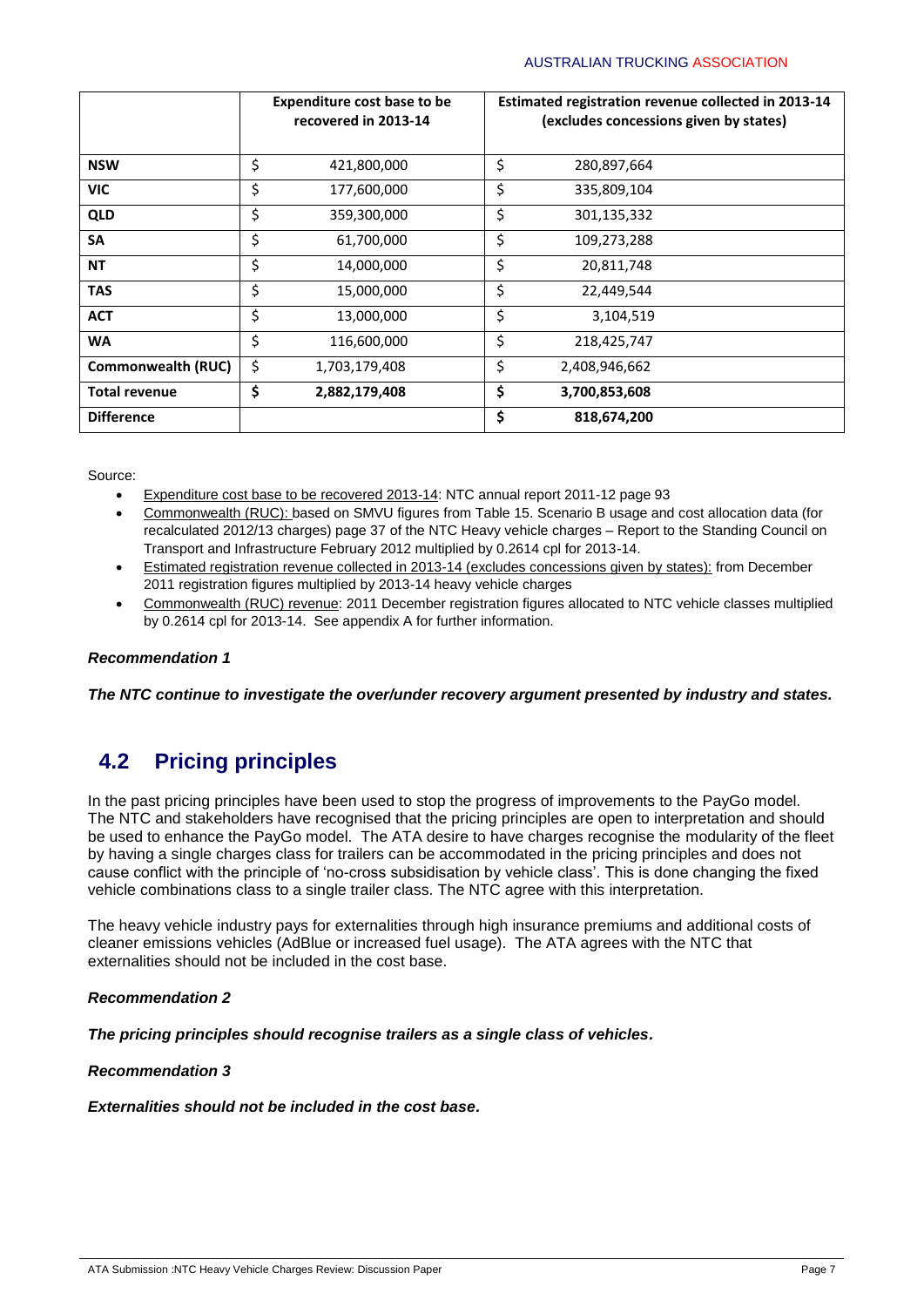# **4.3 Calculating the cost base**

The PayGo model uses a 7 year average of historical road expenditure inflated to the current year. The justification for the 7 years is to smooth the total recoverable costs from year to year and is designed to avoid price shocks due to short term changes.

The ATA questioned whether 7 years was the correct length for the PayGo model averaging. The ATA suggested revising the 3 year average, which was in place before 2007. The NTC investigated and found that while the 3 years reduced the over and under-recovery in the model, it increased the volatility of the charges. The NTC argued there is also limited economic efficiency to be gained from shortening the period of expenditure recovery.

Given that industry needs to have certainty with charges and if the outcome of changing the averaging period does not promote further economic efficiency, the justification of continuing to use a 7 year average is valid.

# *Recommendation 4*

*The 7 year averaging period in the PayGo model should continue.*

# **4.4 Cost allocation matrix**

The ATA agrees with the NTC analysis of the cost allocation matrix and believes there is no benefit to be gained from updating the cost allocation matrix.

# *Recommendation 5*

*It is unnecessary at this stage to update the cost allocation matrix. However, it should be reviewed prior to a future determination in conjunction with industry.* 

# **4.5 Usage data set**

The ATA questioned the accuracy and reliability of the Survey of Motor Vehicle Use (SMVU) data used in the PayGo model. The SMVU is a survey and has unrecorded years leading to a trended estimate having to be used in its place.

As mentioned above, the ATA obtained actual heavy vehicle registration data from jurisdictions for December 2011. When comparing the current PayGo population being used to the actual population and the difference was around 177,841 more heavy (motor) vehicles than the current model has. This meant the industry is being overcharged for impact given the smaller population used.

The ATA recommended that most recent actual state registration figures should be used in the PayGo model, instead of the mid-point SMVU.

The NTC investigated alternative data sets to use in the PayGo model for parameters such as population, fuel usage and vehicle kilometres travelled. However, the SMVU still provides an integrated data set superior to other sources.

The NTC compared SMVU population figures against jurisdictional heavy vehicle registration figures for the same period and found that after statistical testing SMVU data was shown to be a reliable estimate to vehicle usage. However, for some vehicle classes there were high relative standard errors, meaning for some less populated vehicle classes the data was not as accurate as it could be.

While the data set has not been recommended to change, the NTC are recommending the latest SMVU figures be trended to the most recent PayGo year using a transparent methodology.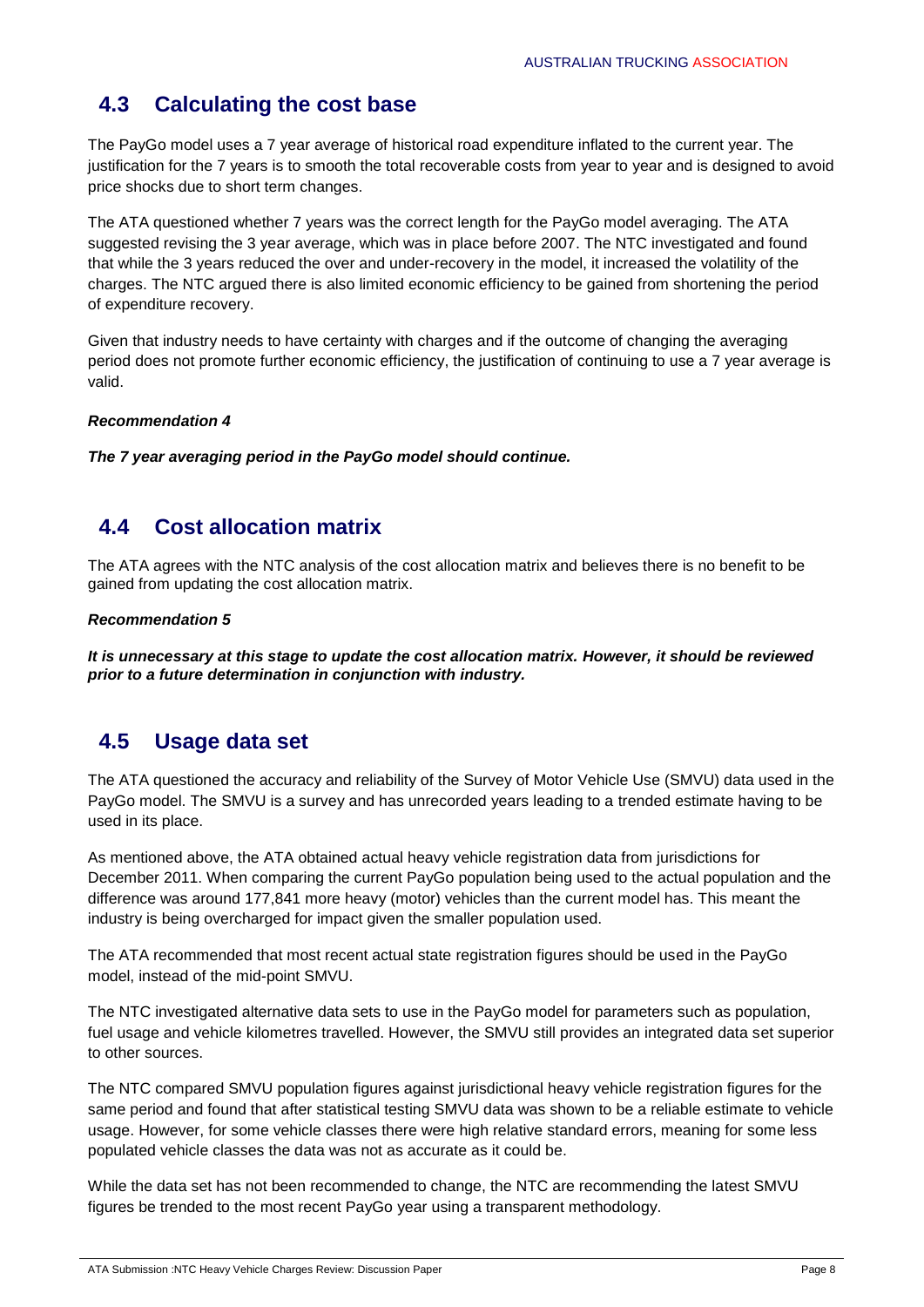The NTC have also recommended that they explore with the ABS costs of conducting the SMVU annually and increasing the sample size to reduce standard errors. The ATA strongly supports increasing the frequency and sample size of the SMVU.

The NTC have also suggested using actual registration data and other indicative data to cross-check the figures produced in the SMVU inputs in order to make sure it remains consistent with actual registration data.

### *Recommendation 6*

*The SMVU should be retained in the PayGo model, if it is transparently trended to the most recent PayGo year.* 

### *Recommendation 7*

*The sample size and the frequency of the SMVU should be increased.* 

### *Recommendation 8*

*Jurisdictional heavy vehicle registration populations should be compared to the SMVU population in order to monitor the PayGo model.*

# **4.6 Expenditure template and expenditure accountability**

The current state heavy vehicle road expenditure and maintenance inputs into the PayGo model are unaudited. Industry has raised the issue of efficient spending due to the fact that the expenditure industry pays for is based in the absence of independent audits.

The findings in the Deloittes Review of Reported Jurisdictional Road Expenditure Data report showed inconsistency in what some states included in categories, including costs which were not listed in the guidelines.

It is disappointing that an independent audit of inputs was not strongly recommended in the NTC heavy vehicle charges review, given the wide-ranging discrepancies reported. Additionally, the inputs appear to have been unaudited since 1991 when the template was originally put in place.

States heavy vehicle expenditure inputs should have the same level of accountability and scrutiny as other public and private entities. Expenditure should also be benchmarked to gives a states a reason to secure value for money spending.

The NTC asserts it cannot enforce audits and believe HVCI will be better placed to deal with audits, as it is easier to assess efficient spending in a forward looking cost model. However, the ATA believes the NTC should have raised the need for audits with Ministers, as without audit the cost recovery policy is undermined.

While independent audits are not recommended, some action has been recommended to improve the reporting of heavy vehicle road and maintenance expenditure through clearer guidelines for jurisdictions on the expenditure templates.

# *Recommendation 9*

*The ATA believes jurisdictional reporting of heavy vehicle expenditure should have the same level of accountability as any other public entity spending.* 

# *Recommendation 10*

*Improving the guidelines accompanying the NTC expenditure template should improve accurate expenditure reporting by states.*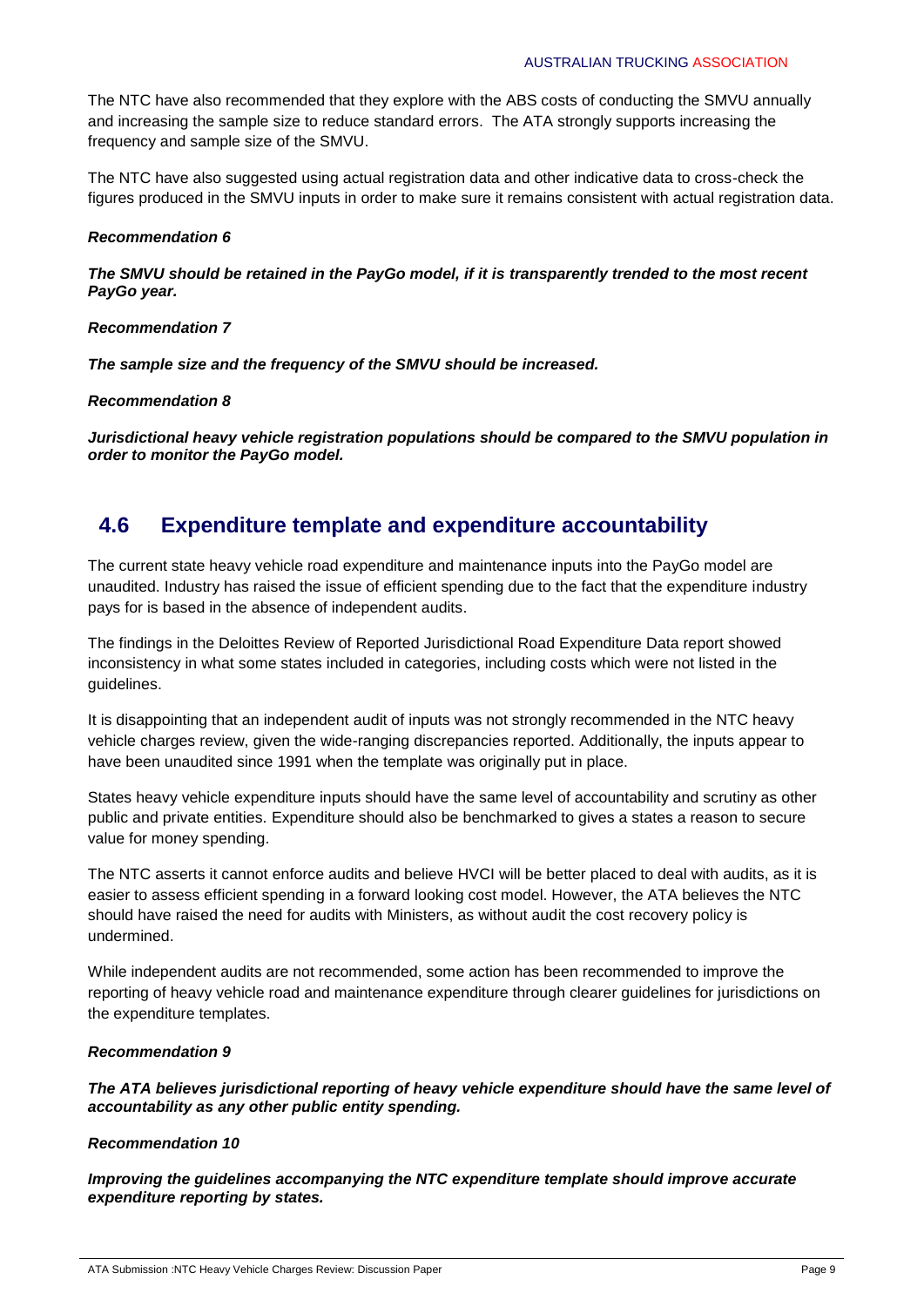# **4.7 Structure of charges**

The ATA has promoted increasing the variable component of the PayGo model through a fuel based charge for many years. The current RUC and registration spilt is 62:38. Increasing the variable charge reduces the cash constraint that a large fixed registration charge presents. It also promotes paying for use more as fuel burn is a proxy for mass, distance and road condition.

The NTC examined different levels of RUC and registration and effectively gauged stakeholder feedback and the impacts of different combinations of RUC.

The recommendation of further examining raising the RUC above the current level , outlining practical barriers and the carbon price and investigate possible solutions to these barriers and the timeframes required to implement them is a positive step to improving the performance of PayGo.

Some barriers indentified such as legislating for a RUC above the current excise level can be amended within the time of the review.

If the variable component share changes under the PayGo model, there will need to be consideration of how the money will be distributed. The ATA supports the use of a formula, similar to Federal Interstate Registration scheme (FIRS), which is based on a freight task survey and works very effectively. Updating the freight task movements from the most recent SMVU, would reflect heavy vehicle movements accurately. Similarly, a revenue distribution based on a network level of service, focussing on heavy vehicle access levels to concentrate investment and define the service standard of infrastructure for users.

Industry would like to see trailers treated as a single class. While A-trailer registration halved last year it has had limited effects given it is still treated separately to semi-trailers. This would make charges reflect how industry uses trailers because heavy vehicles rarely stay in tied combinations. The modularity of the articulated fleet is customary; trailers are interchanged as a matter of routine business prac tices across the nation.

The ATA has also argued that longer combinations cause less pavement wear, given they complete the freight task in less trips than smaller combinations. The NTC endorsement of axle group charging is superior to a per axle charge because it promotes using the most productive vehicle for the freight task, compared to simple per axle charge which promotes no distinctive price signals.

Additionally, work undertaken by the NTC into examining axle grouping ESA should support the use of axle group charging, as one would expect the ESA of a semi-trailer to be the same in any configuration. Therefore, charges would reflect impact more accurately than the current systems does which measures single combinations not components.

# *Recommendation 11*

*The variable fuel component of the PayGo model should increase to support industry paying for use and strengthen industry's ability to pass on costs to clients.* 

#### *Recommendation 12*

*Legislating for an increase in RUC is possible and is not an impossible barrier to increasing the RUC share.* 

### *Recommendation 13*

*The Federal Interstate Registration scheme (FIRS) like formula of distributing revenue should be mimicked in the PayGo system with an increase in RUC share. Alternatively a tiered heavy vehicle access network could be used to efficiently distribute revenue.* 

#### *Recommendation 14*

*Trailers should be treated as a single class in the charges schedule.*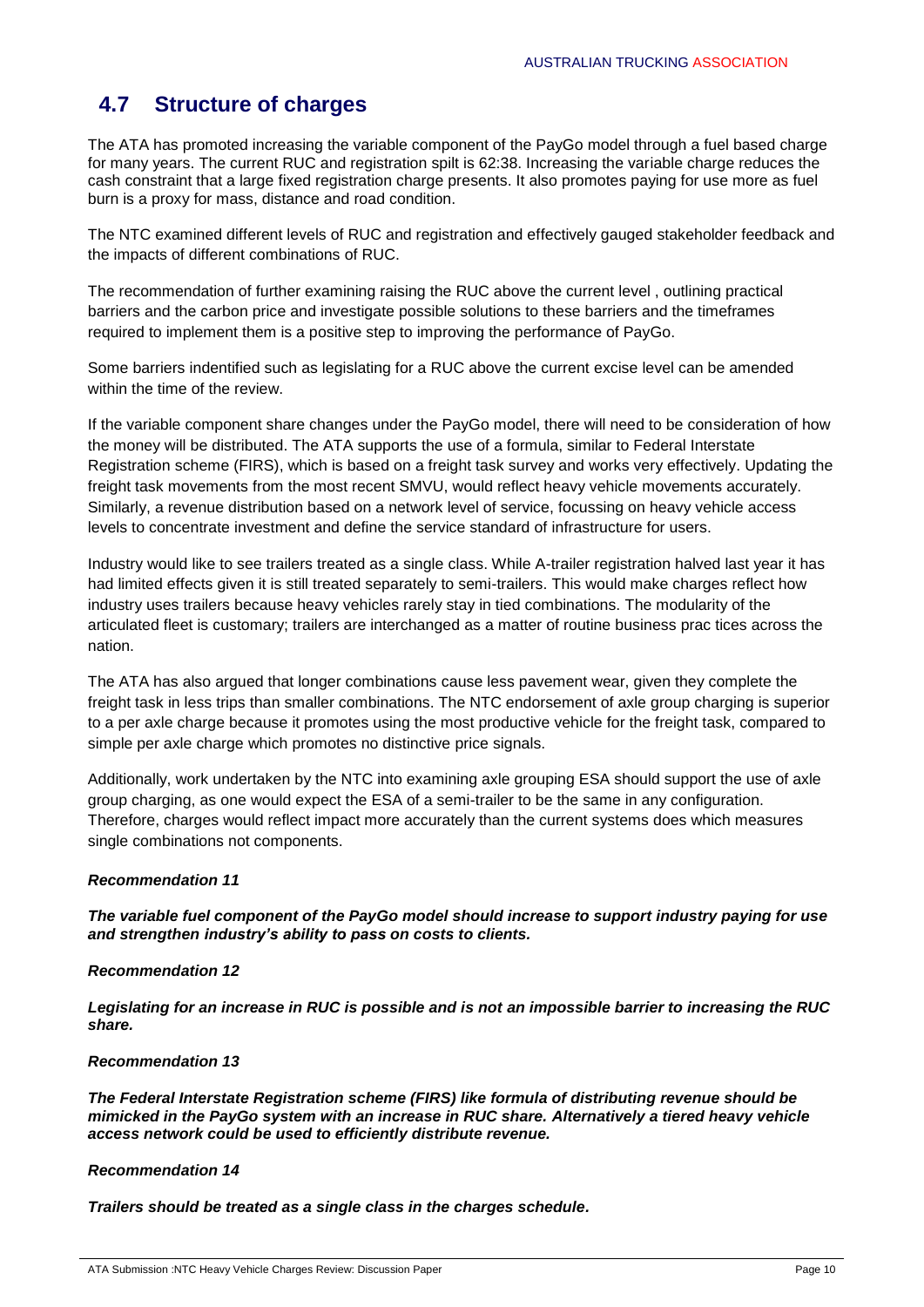*The ATA recommend the NTC pursue axle group charges for trailers, as it would promote using the most efficient and safe vehicles for the freight task.* 

# **4.8 Estimating relative levels of pavement wear**

The ATA has argued that the ESA figures since 2007 have overestimated the impact of high productivity vehicles and underestimated the lighter end of the fleet. This was due to the line of best fit being forced through the origin.

The NTC have sought to support the modularity of the fleet by examining ESAs for a given set of axles in a combination not the combination itself. There is a strong justification for this move based on an engineering perspective. This method of ESA by axle group would simplify the cost allocation for heavy vehicle impact, which many would support.

Further investigation into the AGM and ESA for busses and coaches would break down the costs of impact more effectively.

Finally, the examination of ESA values for light vehicles will also refine the PayGo model. Currently, road wear is only attributed to weathering and heavy vehicles, however, if light vehicles are found to contribute ESA wear to infrastructure a third category would be added to the attributable road wear.

### *Recommendation 16*

*The ATA supports ESA calculation by axle group, as it reflects the modular use of trailers and will simplify the calculation of attributable costs.* 

#### *Recommendation 17*

*The ATA recommend the NTC pursue Investigating ESAs of Buses, coaches and light vehicle will refine the PayGo model.* 

# **4.9 Annual Adjustment**

The ATA raised the issue that some of the important parameters in the annual adjustment formula have not been updated since 2007. The road use factor is currently fixed at -1, however, the inputs into the calculation such as GDP chain volume, Vehicle population and vehicle kilometres travelled have changed. The ATA recommended the RUF be updated annually.

The NTC response to the issues raised by stakeholders is to examine amendments to the current methodology including examining the RUF, A factors and road expenditure indexation. They have also sought to examine the timing of the annual adjustment factor.

Alternative ways of recovery ongoing road expenditure though a CPI adjustment or a mini-determination have also been advocated by the NTC. The mini determination will update usage and expenditure data subject to availability to run the cost allocation and charging model on a yearly basis.

The ATA supports a mini determination, as it would present the most accurate update of the cost base.

# *Recommendation 18*

*The ATA recommend the NTC pursue a mini-determination in the annual adjustment process.*

# *Recommendation 19*

*If a mini determination is not feasible, the suggested amendments to the annual adjustment should occur.*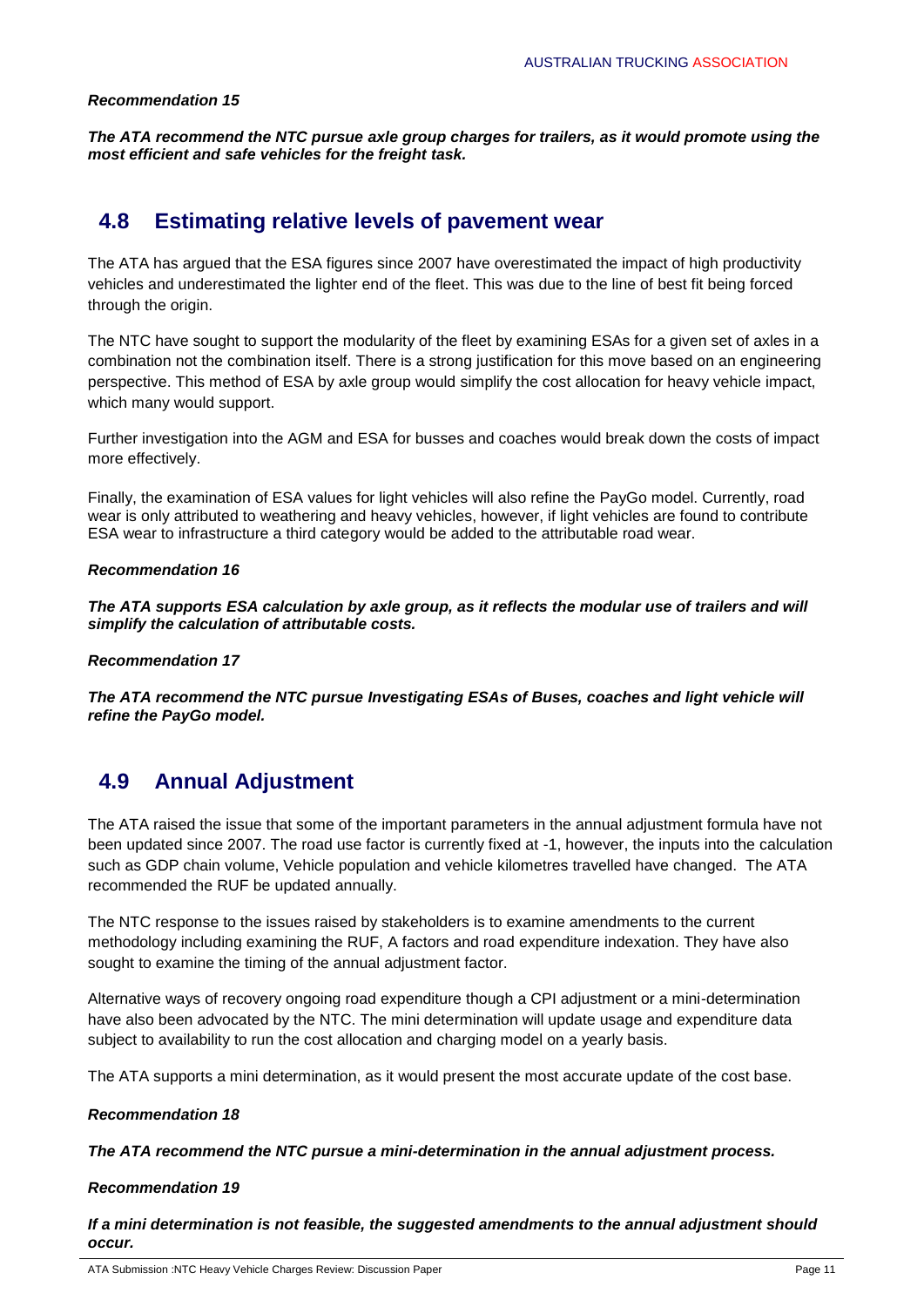# **4.10 Common (non attributable) cost allocation**

The use of vehicle kilometres travelled (VKT) is a fair and reasonable method of allocating common costs between light and heavy vehicles, as recommended by the NTC.

The NTC have presented a range of methods to allocate the relative contributions of individual heavy vehicle classes. While the ATA does favour using the Equal Absolute Contribution and PCU, more work is necessary before a concrete decision can be determined. The ATA recognises the NTC will phase in any potential shocks to changing the allocation method away from VKT.

### *Recommendation 20*

*The ATA supports maintaining Vehicle Kilometres (VKT) travelled as the cost allocator for common costs between light and heavy vehicles.* 

#### *Recommendation 21*

*The NTC examination of alternative methods for the allocation of the relative contributions of individual heavy vehicle classes continues.* 

# **4.11 Rebate/Concessions/National Charges**

Currently, road trains receive a 30% reduction in costs due to a subsidy provided by the rest of the fleet. The transparency of who pays for the subsidy, how much the subsidy is and how it is allocated over other heavy vehicles is not transparent in the NTC model. The ATA is aware of the 'Maxman' model which calculates the allocation. However, a supporting document detailing the concession/cross-subsidy needs be to provided, as does further discussion on its inclusion in the PayGo model.

ATA Council calls on the NTC to ensure that the outcomes of the NTC's Charges Review achieves equity between combinations, such as B-doubles, B-triples and BAB quads, with vehicles of similar characteristics such as 9 axle truck and dog combinations, and road trains.

This should occur without disadvantaging particular sectors or regions including, rural, regional and remote operators and their communities, by maintaining recognition of CSOs and current outcomes, and applying them as appropriate to safer combinations.

The ATA supports state's prerogative to implement concessions. However, a national approach to concessions would support improvements to the PayGo model, given the myriad of concession in different states leads to a divergence in revenue recovered and heavy vehicle expenditure, as well equity concerns for operators in different states. An agreed set of principles for concessions would present operators with the same outcome for the same situation.

# *Recommendation 22*

*Enhancing the transparency of the road train subsidy in the PayGo model should occur.* 

#### *Recommendation 23*

*The ATA Council calls on the NTC to ensure that the outcomes of the NTC's Charges Review achieves equity between combinations, such as B-doubles, B-triples and BAB quads, with vehicles of similar characteristics such as 9 axle truck and dog combinations, and road trains.* 

#### *Recommendation 24*

*The charges review should not disadvantage particular sectors or regions including, rural, regional and remote operators and their communities, by maintaining recognition of CSOs and current outcomes, and applying them as appropriate to safer combinations.*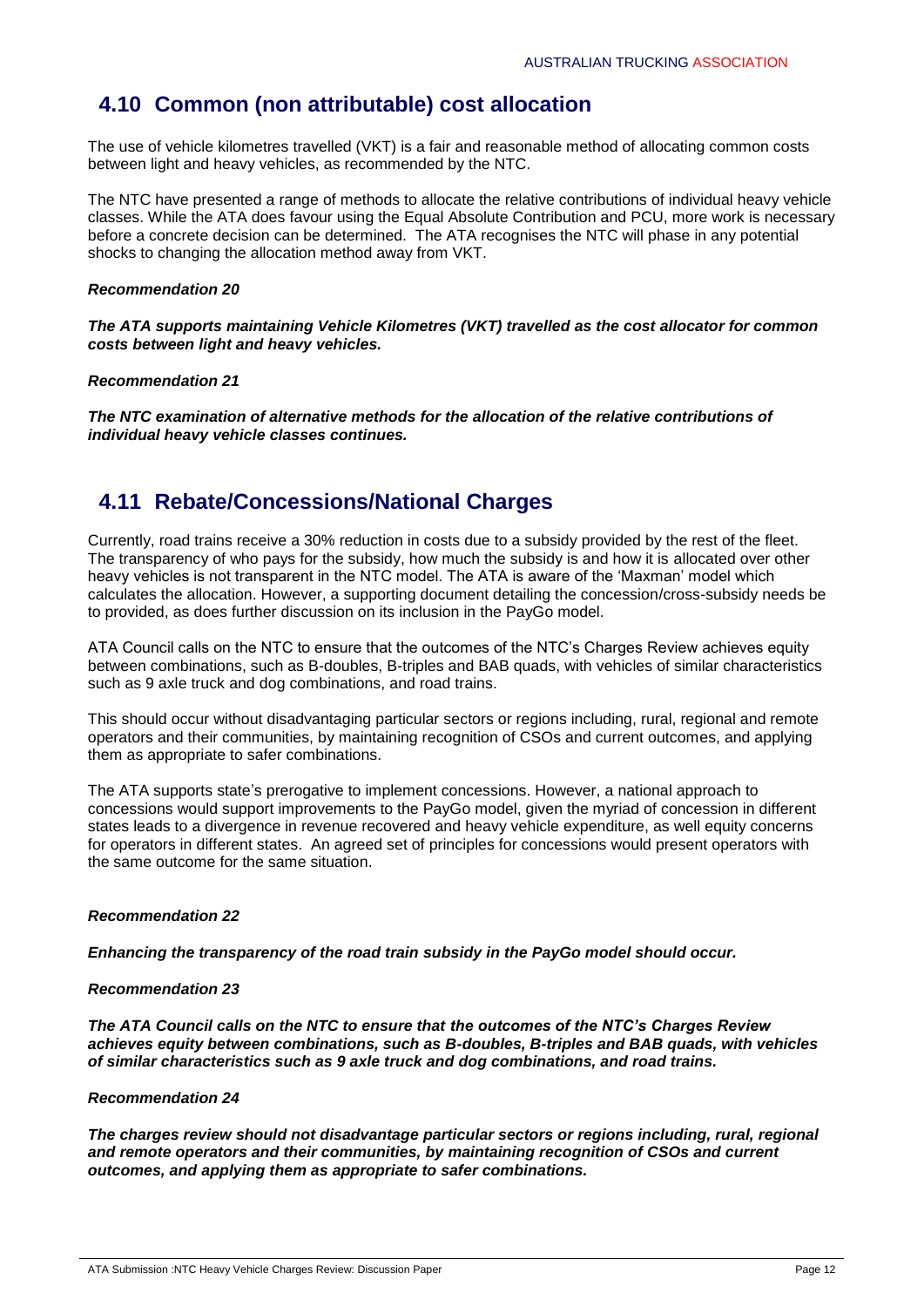*The NTC explore the options of establishing agreed principles to encourage national consistency on concessions.*

# **4.12 NHVR funding**

The NTC have noted implications for charges with the introduction of the NHVR and HVNL. These include the treatment of mass and compliance cost currently included in the cost base, IGA agreed costs and the creation of a single set of registration charges.

The ATA would like to the see the NHVR provide content and consult with the NTC in the review on the implications of NHVR operations and HVNL.

Additionally, it is important that industry is made aware of the repercussions for NHVR funding desires at the time ministers consider the NTC paper/RIS.

### *Recommendation 26*

*NHVR provide high level input into the NTC review.* 

### *Recommendation 27*

*Industry should be made aware of the implications of NHVR funding decisions on heavy vehicle charges.*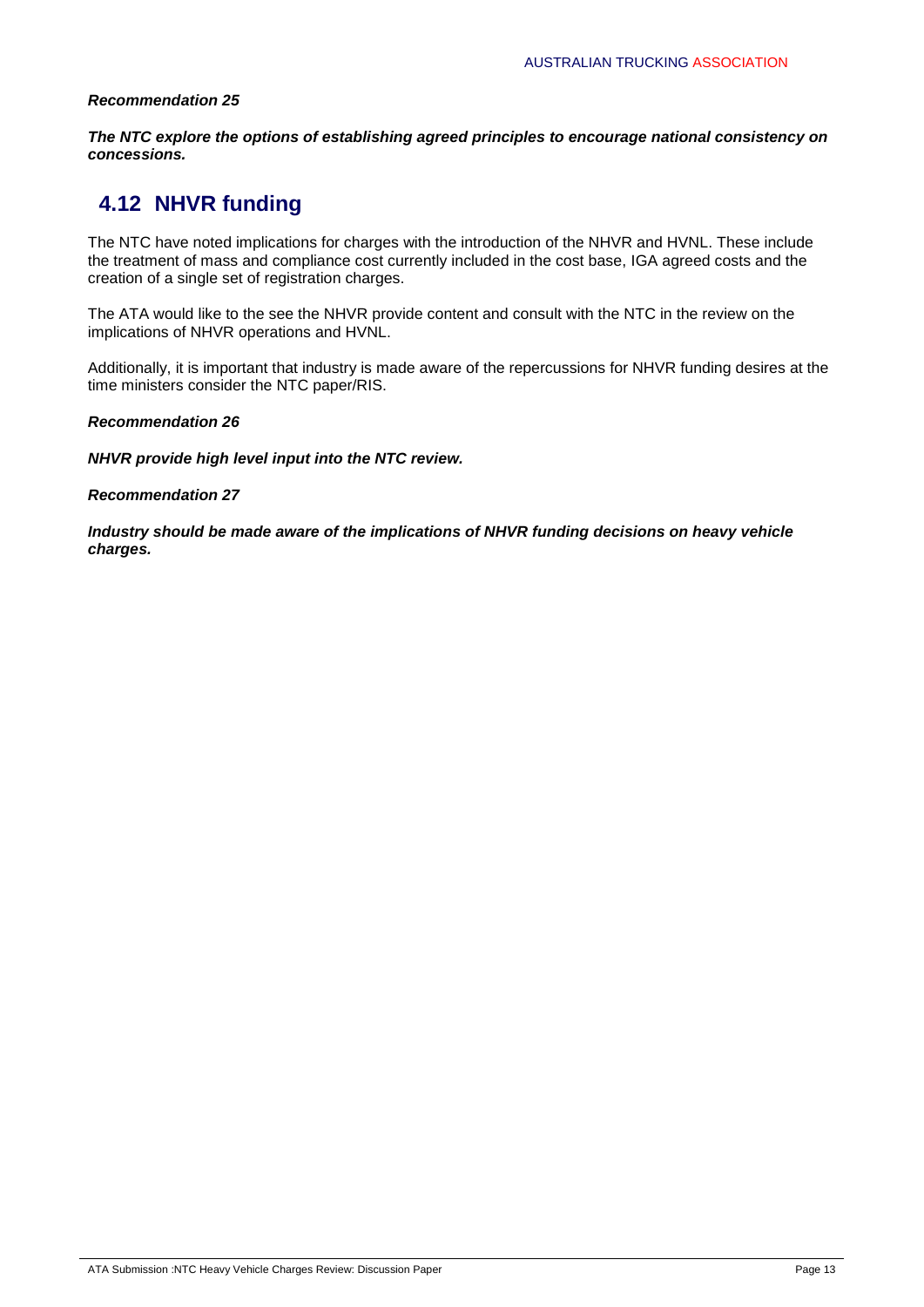| Appendix A: Commonwealth revenue calculation for PayGo model versus December 2011 registration figures, |  |  |  |
|---------------------------------------------------------------------------------------------------------|--|--|--|
| using 2013-14 RUC                                                                                       |  |  |  |

| Combination                                                | PayGo raw<br>population figure | <b>Fuel</b><br>usage<br>000 | Fuel usage<br>per vehicle | PayGo population figure<br>(summed) | <b>ATA</b><br>Population | PayGo total<br>fuel usage | <b>ATA total fuel</b><br>usage | PayGo fuel revenue<br>$(26.14$ cpl $)$ | ATA fuel revenue<br>$(26.14$ cpl $)$ |
|------------------------------------------------------------|--------------------------------|-----------------------------|---------------------------|-------------------------------------|--------------------------|---------------------------|--------------------------------|----------------------------------------|--------------------------------------|
| <b>Rigid trucks</b>                                        |                                |                             |                           |                                     |                          | litres 000'               | litres 000'                    | \$000'                                 | \$000'                               |
| 2 axle: no trailer: 4.5-7.0t                               | 47,278                         | 161,727                     | 3.4                       |                                     |                          |                           |                                |                                        |                                      |
| 2 axle: no trailer: 7.0-12.0t                              | 86,401                         | 458,785                     | 5.3                       | 133,679                             | 170,042                  | 620,512                   | 789,302                        | 162,202                                | 206,324                              |
| 2 axle: no trailer: >12.0t                                 | 52,356                         | 331,052                     | 6.3                       | 52,356                              | 58,842                   | 331,052                   | 372,064                        | 86,537                                 | 97,257                               |
| 2 axle: with trailer <42.5                                 | 16,187                         | 124,238                     | 7.7                       | 16,187                              | 10,856                   | 124,238                   | 83,322                         | 32,476                                 | 21,780                               |
| 3 axle: no trailer: 4.5-18.0t                              | 11,243                         | 133,509                     | 11.9                      | 11,243                              | 1,840                    | 133,509                   | 21,850                         | 34,899                                 | 5,712                                |
| 3 axle: no trailer >18.0t                                  | 35,975                         | 445,857                     | 12.4                      | 35,975                              | 53,951                   | 445,857                   | 668,643                        | 116,547                                | 174,783                              |
| 3 axle: with trailer: >18.0t                               | 5,006                          | 93,402                      | 18.7                      | 5,006                               | 16,815                   | 93,402                    | 313,734                        | 24,415                                 | 82,010                               |
| 4 axle: no trailer: 4.5-25.0t                              | 1,942                          | 27,053                      | 13.9                      | 1,942                               | 36                       | 27,053                    | 501                            | 7,072                                  | 131                                  |
| 4 axle: no trailer: >25.0t                                 | 4,965                          | 83,082                      | 16.7                      | 4,965                               | 10,108                   | 83,082                    | 169,143                        | 21,718                                 | 44,214                               |
| 4 axle: with trailer: >25.0t                               | 237                            | 19.290                      | 81.4                      | 237                                 | 1,731                    | 19,290                    | 140,890                        | 5,042                                  | 36,829                               |
| Heavy Truck trailers over<br>42.5.t                        | 9,225                          | 306,489                     | 33.2                      | 9,225                               | 9,752                    | 306,489                   | 323,998                        | 80,116                                 | 84,693                               |
| 2 axle PM                                                  |                                |                             |                           |                                     |                          |                           |                                |                                        |                                      |
| Artic trucks: $> 6$ axle rig<br>(not elsewhere classified) | 1,943                          | 106,630                     | 54.9                      |                                     |                          |                           |                                |                                        |                                      |
| Artic trucks: single trailer: 3<br>axle rig                | 1,692                          | 18,068                      | 10.7                      |                                     |                          |                           |                                |                                        |                                      |
| Artic trucks: single trailer: 4<br>axle rig                | 3,048                          | 61,200                      | 20.1                      |                                     |                          |                           |                                |                                        |                                      |
| Artic trucks: single 3 axle<br>trailer: 5 axle rig         | 1,942                          | 46,958                      | 24.2                      | 8,625                               | 6,206                    | 232,856                   | 167,548                        | 60,869                                 | 43,797                               |
| 3 axle PM                                                  |                                |                             |                           |                                     |                          |                           |                                |                                        |                                      |
| Artic trucks: single 2 axle<br>trailer: 5 axle rig         | 12,298                         | 374,809                     | 30.5                      |                                     |                          |                           |                                |                                        |                                      |
| Artic trucks: single trailer: 6<br>axle rig                | 31,228                         | 1,307,62<br>$\overline{2}$  | 41.9                      | 43,526                              | 47,893                   | 1,682,431                 | 1,851,231                      | 439,787                                | 483,912                              |
| All other PMs                                              |                                |                             |                           |                                     |                          |                           |                                |                                        |                                      |
| Artic trucks: B-double: <9<br>axle rig                     | 1,824                          | 146,705                     | 80.4                      |                                     |                          |                           |                                |                                        |                                      |